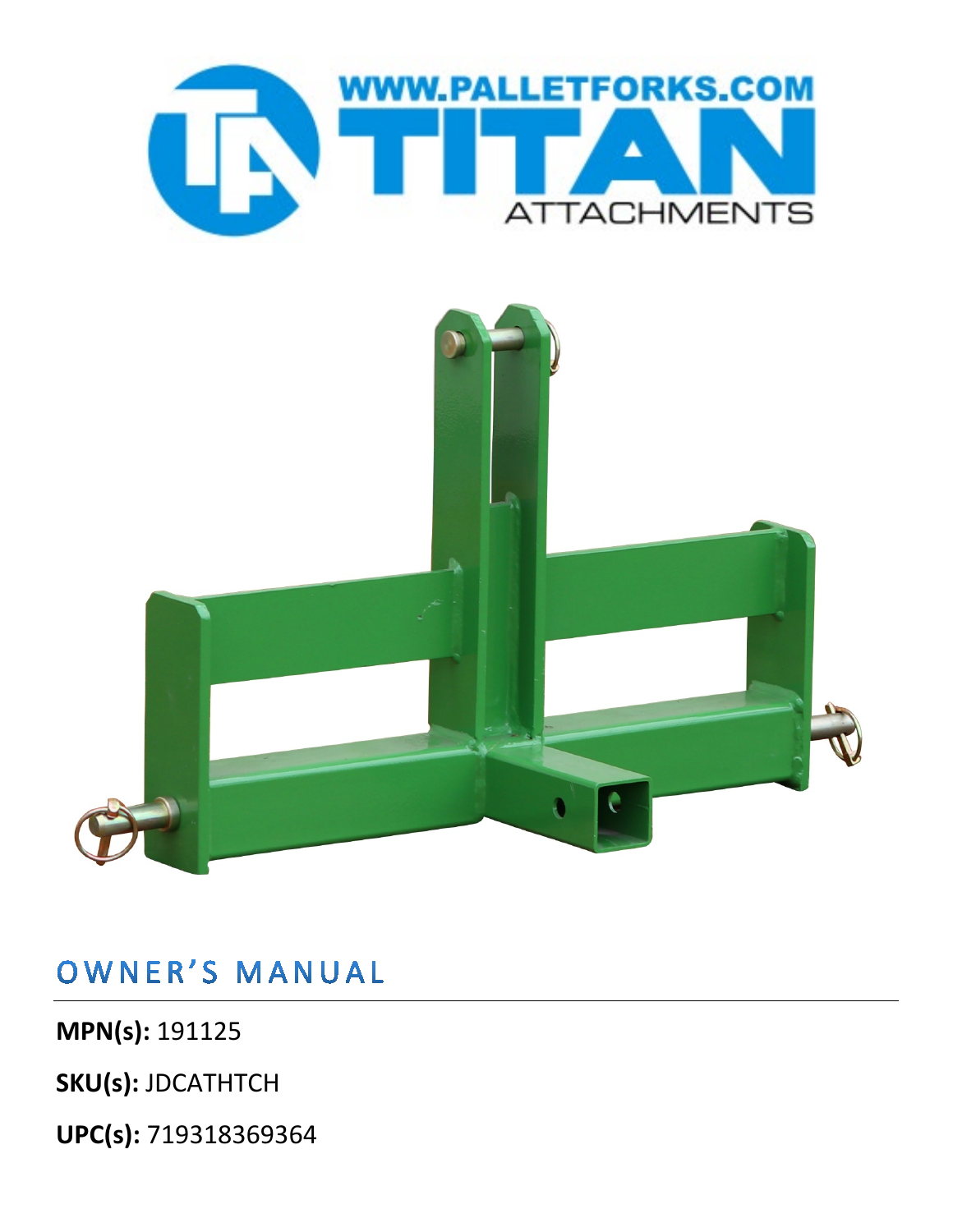

| <b>KEY</b> | <b>BOX</b> | <b>DESCRIPTION</b>                       | <b>OTY</b> |
|------------|------------|------------------------------------------|------------|
| (1)        |            | <b>HITCH</b>                             |            |
| (2)        |            | UPPER ARM MOUNT PIN WITH LOCK PIN        |            |
| (3)        |            | <b>LOWER ARM MOUNT PIN WITH LOCK PIN</b> |            |

## ASSEMBLY INSTRUCTIONS

− No Assembly Instructions Required.